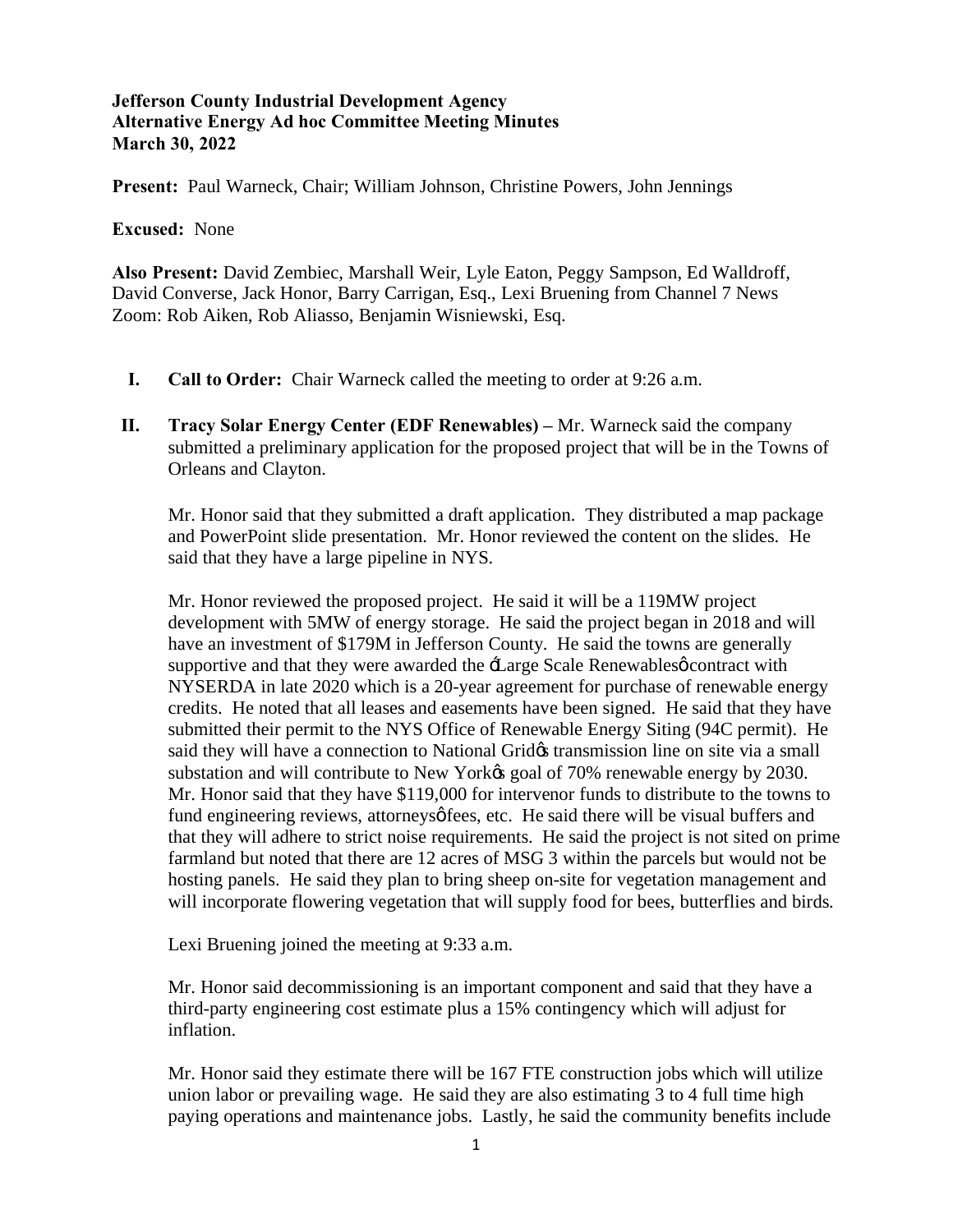the PILOT, property tax and host community agreements, electricity benefit, community and charitable giving and lease payments.

Mr. Warneck asked if they have negotiated host community agreements (HCA). Mr. Honor said that they intend to consider using HCAs as part of the overall package. He said that they are not yet negotiated. Mr. Warneck asked if they will be negotiated with all the parties together or just singularly. He said that our issue in the past has been that we look at the total package and our agency has had problems with individual negotiations. He said all the parties need to know what the total financial package is. He said that he believes that the taxing jurisdictions should know what the others are getting out of a financial package. Mr. Honor said that he thinks the problem here is that the Town of Orleans has a 0% tax rate so they know that the distribution will need to be modified which will be a deviation. Mr. Zembiec said that this project will be a deviation per our UTEP policy due to the size of the project.

Mr. Warneck noted the lease expense in the draft application they provided. He mentioned the state the w valuation model and asked if the amount in the application is the actual lease amount because we need to gather all the information that we will need and also that the municipalities will need to use the model. He said that we will need to know the aggregate lease payments and wondered if there is an escalator. Mr. Honor said the figure is an accurate aggregate number, but indicated that they will need to add the escalator.

Mr. Warneck said that he went through a lot of the documents on the ORES website for the project. He said that they asked for a waiver and was wondering if it was granted. Mr. Honor said they have to wait for the application to be deemed complete. Mr. Warneck said that they also asked for a setback requirement for participating landowners. He is wondering if it could impede PILOT negotiations for what the town may want. Mr. Honor said they talked to the town, and they generally agreed the waivers were reasonable.

Mr. Warneck asked what the strike price is with the contract with NYSERDA. Mr. Honor said that it to an extremely complex formula. He said the way it works is every month they sell their energy on the market in real time and get that revenue. He said that every month NYSERDA is going to look at what they think the revenue should be based on an average. He said it ts not guaranteed revenue because it doesnot take into account losses on the transmission system. He said that if they make more in month then they will owe NYSERDA a credit.

Mr. Warneck said another thing we will be looking for is install capacity by town. He asked if the collection lines are underground. Mr. Honor said yes.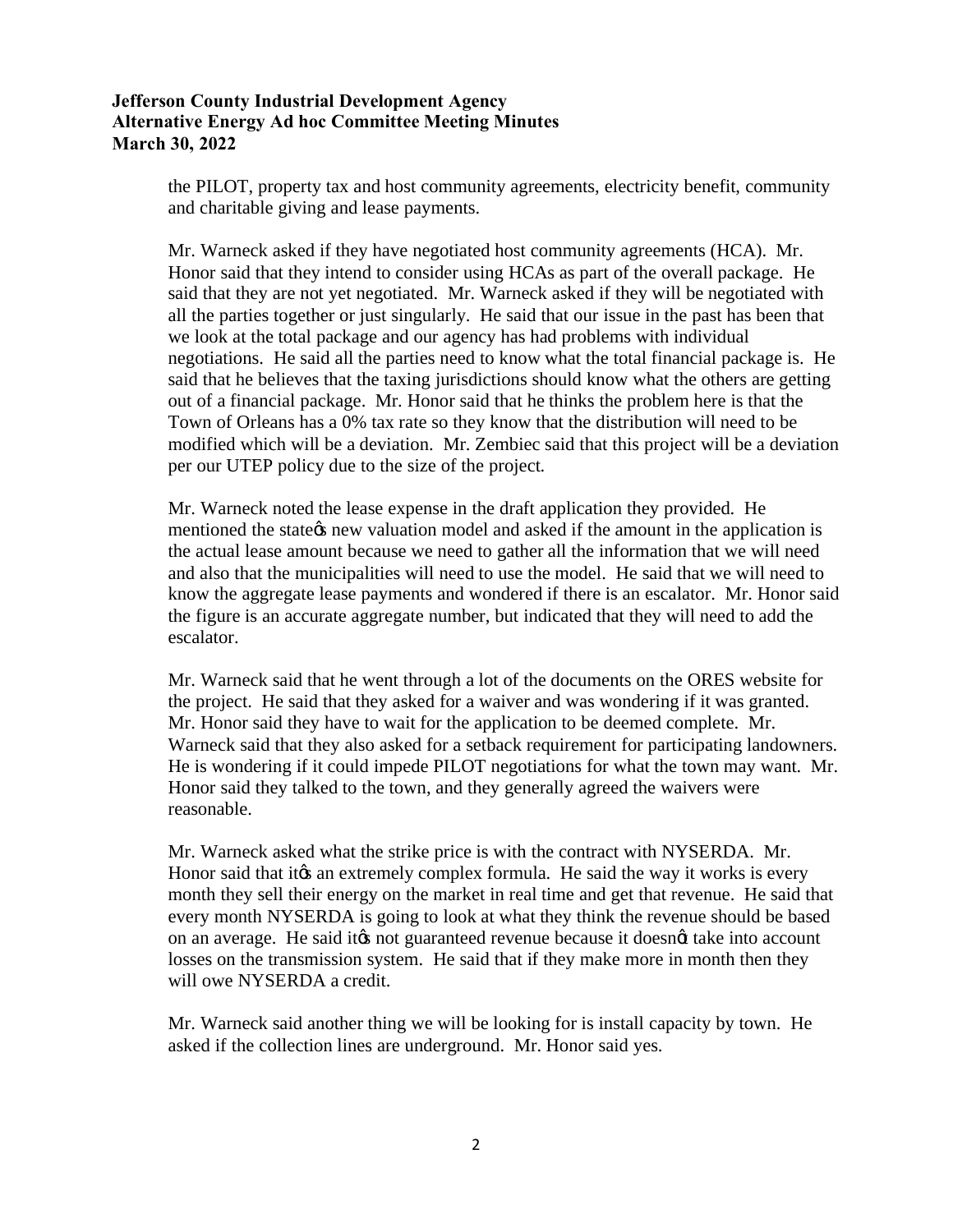Mr. Johnson said the infrastructure to get this kind of power out of the area is limited and asked how they will address getting the power out. Mr. Honor said there is availability in physically connecting to the line and delivering energy. He said the transmission lines need upgrades. He said that National Grid has proposed phase two transmission upgrades which is essentially an upgrade to every transmission line in the Jefferson and Lewis Counties. He said later this summer the Department of Public Service will decide whether or not they want that to go forward. He said that transmission is a significant issue in the region. Mr. Walldroff asked what the scope will be. Mr. Honor said it will be a complete rebuild of the full system. He said the schedule for the upgrades in 2025- 2029 and will cost billions of dollars.

Mr. Jennings asked how many years are in the life cycle. Mr. Honor said that their financial model is 39 years. Mr. Jennings asked what happens at that point and if there is a backup if something happens to their project. Mr. Honor said he thinks the plan would be to build more transmission, energy storage and build a lot of projects like theirs based on the 40-year time horizon. Mr. Zembiec asked Mr. Honor what he means for the 40 years, whether the project ends or just the financial part of it ends. He asked if they plan to replace panels and still continue to operate. Mr. Honor said that they estimate the panels can last the full term but do budget for replacements. He said their leases are 40 years from operation so they will have to have discussions with the landowners after that to determine their interest in renewing the leases. Mr. Jennings asked how that will work with aging owners. Mr. Honor said it will be in the estate or they could sell to a new owner.

Ms. Powers asked where they will get their panels from. Mr. Honor said typically from China, India, Korea, Taiwan.

Mr. Warneck asked how many projects they have built in NYS that are complete and operational. Mr. Honor said about 50. Mr. Warneck asked what the purpose is to have a 4 to 5 MW of battery storage on a 119MW project. He said he isngt opposed to battery storage, but said that it seems kind of small. Mr. Honor agreed that it is small. He said that in the NYSERDA procurement process they were allowed to bid with no storage or bid with storage at the site or another site. He said that they bid all three of those arrangements and NYSERDA made the decision. He noted that they have a deadline with NYSERDA of 2025. He said that if they move forward and build this project then they will have to take in on the chin for a few years until the transmission lines are replaced.

Mr. Warneck said that he noticed on the state site that the project application was deemed incomplete. He asked how long it will be before they submit the remainder of the requested information. Mr. Honor said within the next 10 days.